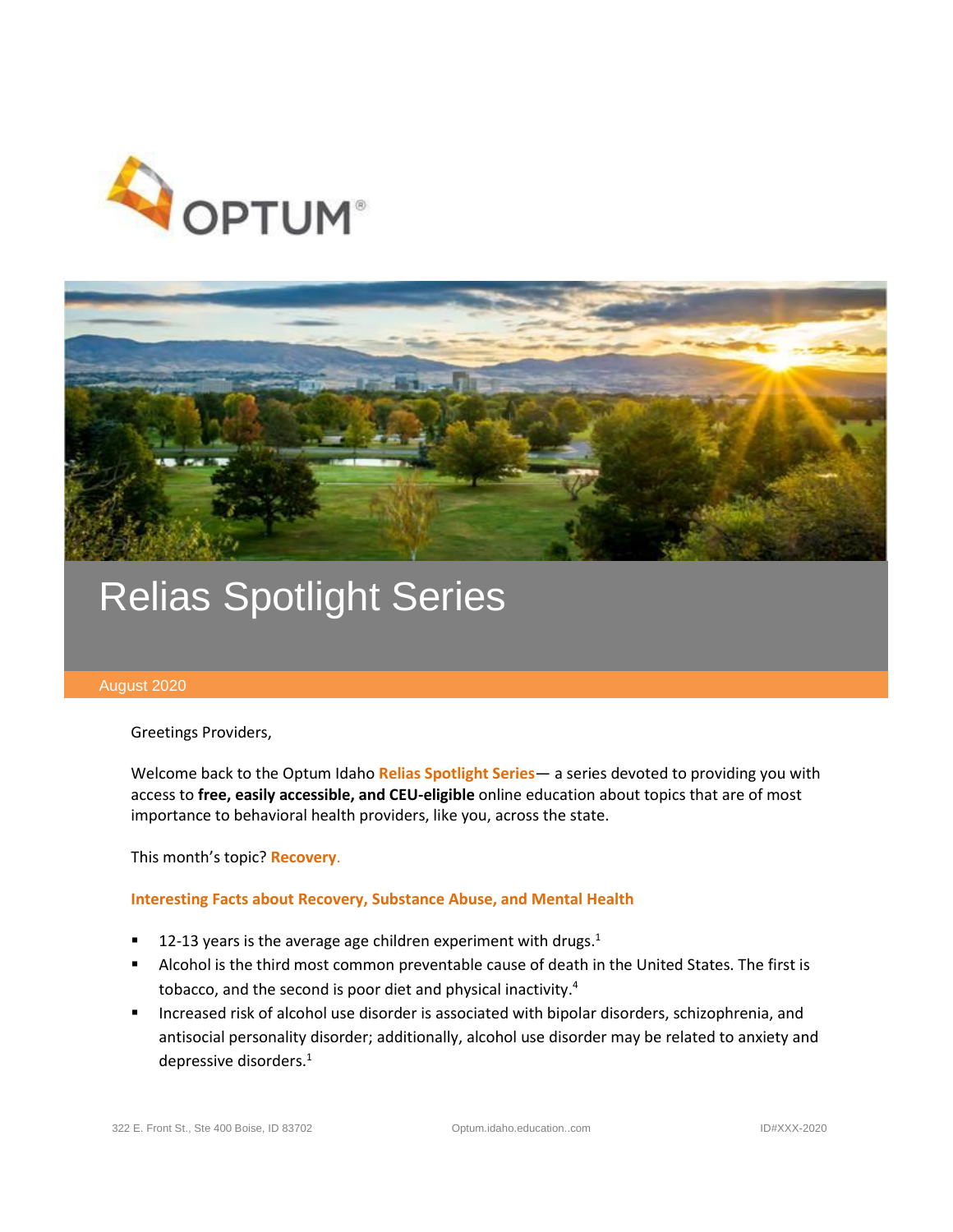Recovery works! The best outcomes occur with longer treatment plans, with a recommended three months to significantly reduce or stop symptoms.<sup>3</sup>



## **HOPE— The Foundation for Recovery**





process is

supported through relationships, social networks, and professionals such as yourself, who assist individuals in the recovery process.<sup>2</sup>

## **The Power of Early Recovery**

As providers, supporting individuals in **early recovery** has been found to be the most effective way to help someone with a substance use problem. The idea is to treat the problem *before* it can progress into a disorder. With this recognition that emerging problems need to be detected so that early intervention can be provided, screening for substance misuse is increasingly being

provided in general health care settings.

Below, you will find a list of courses that will assist you in identifying the needs of individuals in early recovery, with a focus on co-occurring mental health and medical symptoms. You will also learn about helping your clients to manage cravings and withdrawal symptoms, as well as peer support strategies that can help your client maintain their recovery.

- [10 Steps to Fully Integrating Peers into your Workforce](https://optumidaho.training.reliaslearning.com/Learning/Catalog.aspx?CourseCode=REL-HHS-0-NCV2)
- [Illness Management and Recovery Model](https://optumidaho.training.reliaslearning.com/Learning/Catalog.aspx?CourseCode=REL-HHS-0-IMREBP-V2)
- [Mindfulness, Meditation, and Spirituality as Tools for Recovery](https://optumidaho.training.reliaslearning.com/Learning/Catalog.aspx?CourseCode=REL-BH-0-ADD5)
- [Peer Support Services in Substance Use Disorder Recovery](https://optumidaho.training.reliaslearning.com/Learning/Catalog.aspx?CourseCode=REL-HHS-0-ADDICTION12)
- [Peer Support: The Basics and Beyond](https://optumidaho.training.reliaslearning.com/Learning/Catalog.aspx?CourseCode=REL-HHS-0-PSSAR)
- [Recovery of Persons with Severe and Persistent Mental Illness](https://optumidaho.training.reliaslearning.com/Learning/Catalog.aspx?CourseCode=REL-HHS-0-RPSPMI)